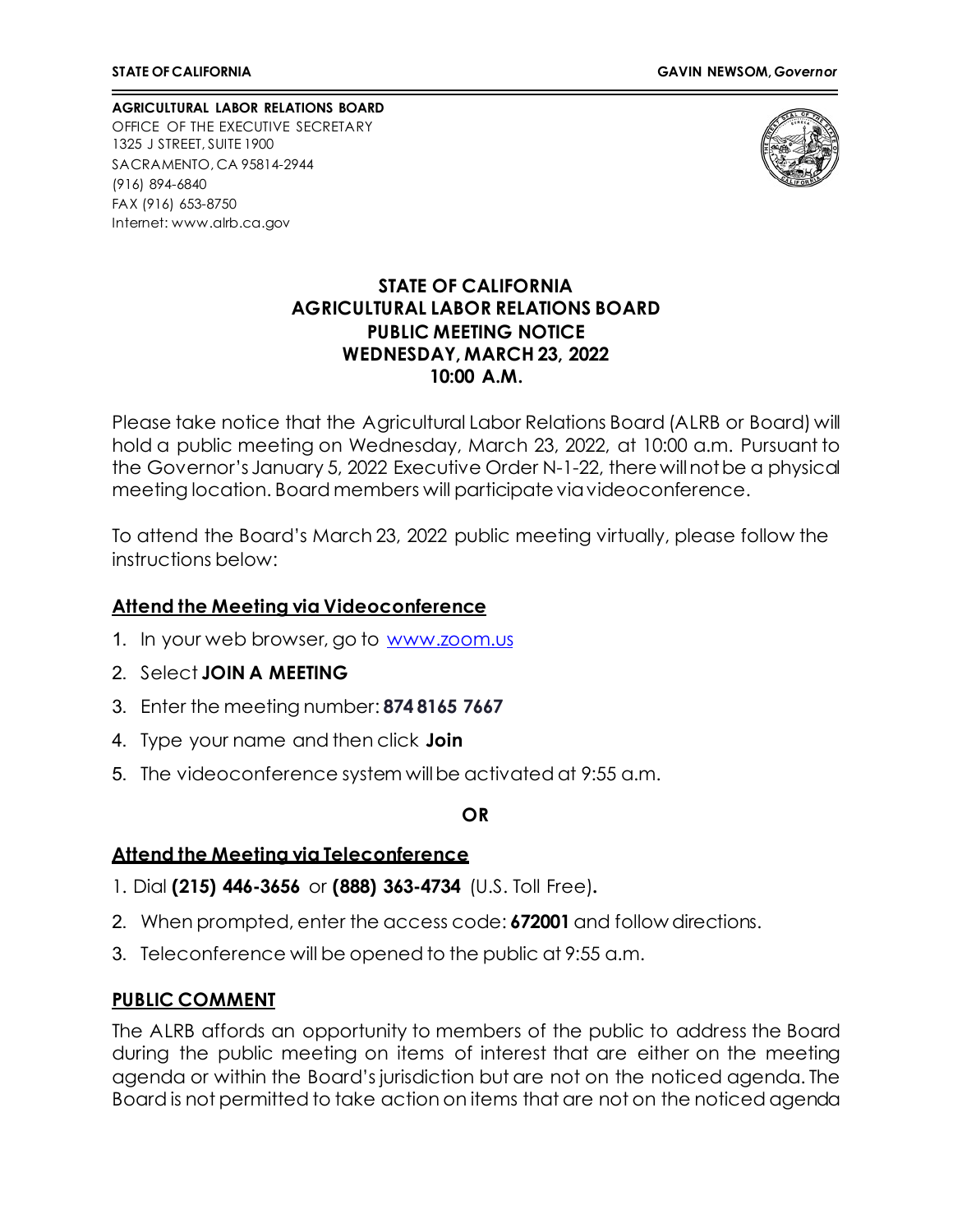but may refer items to staff for future consideration. The Board reserves the right to limit the time for speakers.

# **Public Comment Queue**

**In advance of the meeting:** members of the public who wish to comment on agenda items may submit a request to be added to the public comment queue by emailing Devaka Gunawardena at [Devaka.Gunawardena@alrb.ca.gov.](mailto:Devaka.Gunawardena@alrb.ca.gov.) You may include your name, affiliation, and comment topic within the email.

**During the meeting:** to be added to the public comment queue, you may email your name, affiliation, and comment topic to [Santiago.Avila-Gomez@alrb.ca.gov,](mailto:Santiago.Avila-Gomez@alrb.ca.gov) or announce your desire to comment via the Zoom **Chat** or **Raise Hand** functions. If joining by telephone, an announcement will be made requesting callers to express their desire to comment.

# **AGENDA**

## *Public Session*

- 1. Call to Order
- 2. Approval of Minutes
- 3. Chair's Report
- 4. Executive Officer's Report on Elections, Unfair Labor Practice Complaints, and Hearings
- 5. Litigation Report
- 6. General Counsel'sReport
- 7. Division of Administrative Services Report
- 8. Legislation
- 9. Regulations
- 10. Public Comment
- 11. Closed Session (*see below for additional information regarding matters which the Board may consider in closed session*)
	- A. Personnel (Gov. Code, § 11126, subd. (a)(1));
	- B. Deliberations on pending cases (Gov. Code, § 11126, subd. (c)(3));
	- C. Pending litigation (Gov. Code, § 11126, subd. (e)(1)).
- 12. Announcements
- 13. Adjourn Meeting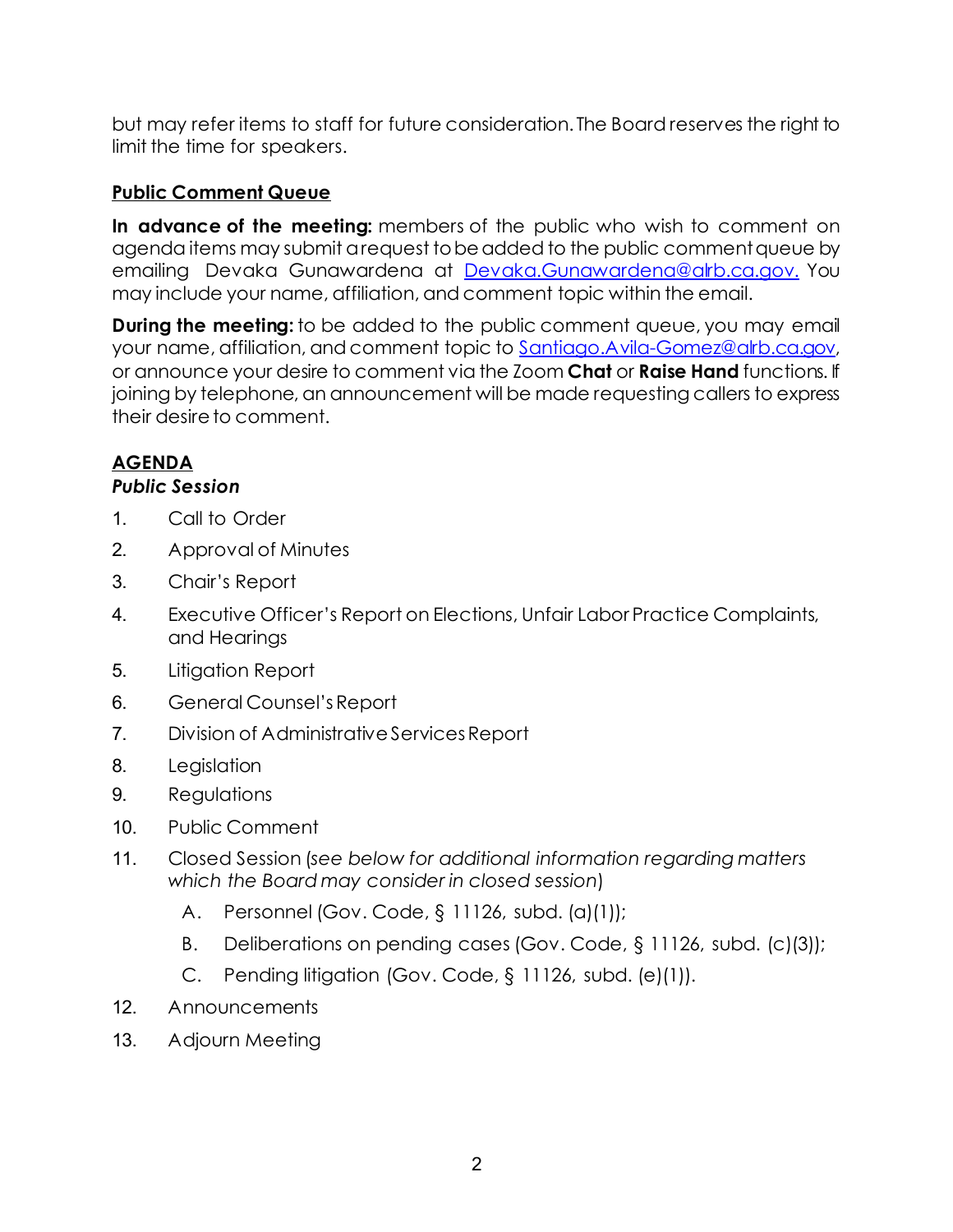# *Closed Session (Board Docket)*

Deliberations on Pending Cases (Gov. Code, § 11126, subd. (c)(3)):

- 1. Unfair Labor Practice Cases Pending Before the Board
	- Cinagro Farms, Inc., 2017-CE-008-SAL
- 2. Representation Proceedings
	- None
- 3. Mandatory Mediation and Conciliation
	- None
- 4. Interim Appeals, Motions, Petitions, Settlements, etc., Pending Before the Board
	- None
- 5. Pending Compliance Cases
	- Arnaudo Brothers, LP, and Arnaudo Brothers, Inc., 2012-CE-030-VIS, 40 ALRB No. 3 & 41 ALRB No. 6
	- Arnaudo Brothers, LP, and Arnaudo Brothers, Inc., 2015-CE-006-VIS and 2017-CE-003-VIS, 44 ALRB No. 7
	- Benjamin Reitz and Stephen Reitz dba Reitz Ranches, 2018-CE-002-VIS, ALJ Decision [June 22, 2021]
	- Gerawan Farming, Inc., 2012-CE-041-VIS, et al., 44 ALRB No. 1
	- Gerawan Farming, Inc., 2013-CE-011-VIS, 44 ALRB No. 11
	- Gerawan Farming, Inc., 2015-CE-014-VIS, 45 ALRB No. 7
	- Premiere Raspberries, LLC, 2018-CE-004-SAL, 44 ALRB No. 9
	- Rincon Pacific, LLC, 2014-CE-044-SAL, 46 ALRB No. 4
	- San Joaquin Tomato Growers, 93-CE-38-VI, 39 ALRB No. 15, et al.
	- Tri-Fanucchi Farms, 2013-CE-008-VIS & 2013-CE-014-VIS, 40 ALRB No. 4
	- United Farm Workers (Lopez), 2015-CL-006-VIS, 44 ALRB No. 6

# Pending Litigation (Gov. Code, § 11126, subd. (e)(1)):

# California Appellate Courts

*Second Appellate District*

• Smith Packing, Inc. v. ALRB, Case No. B308102

*Fifth Appellate District*

• United Farm Workers of America v. ALRB, Case No. F080469